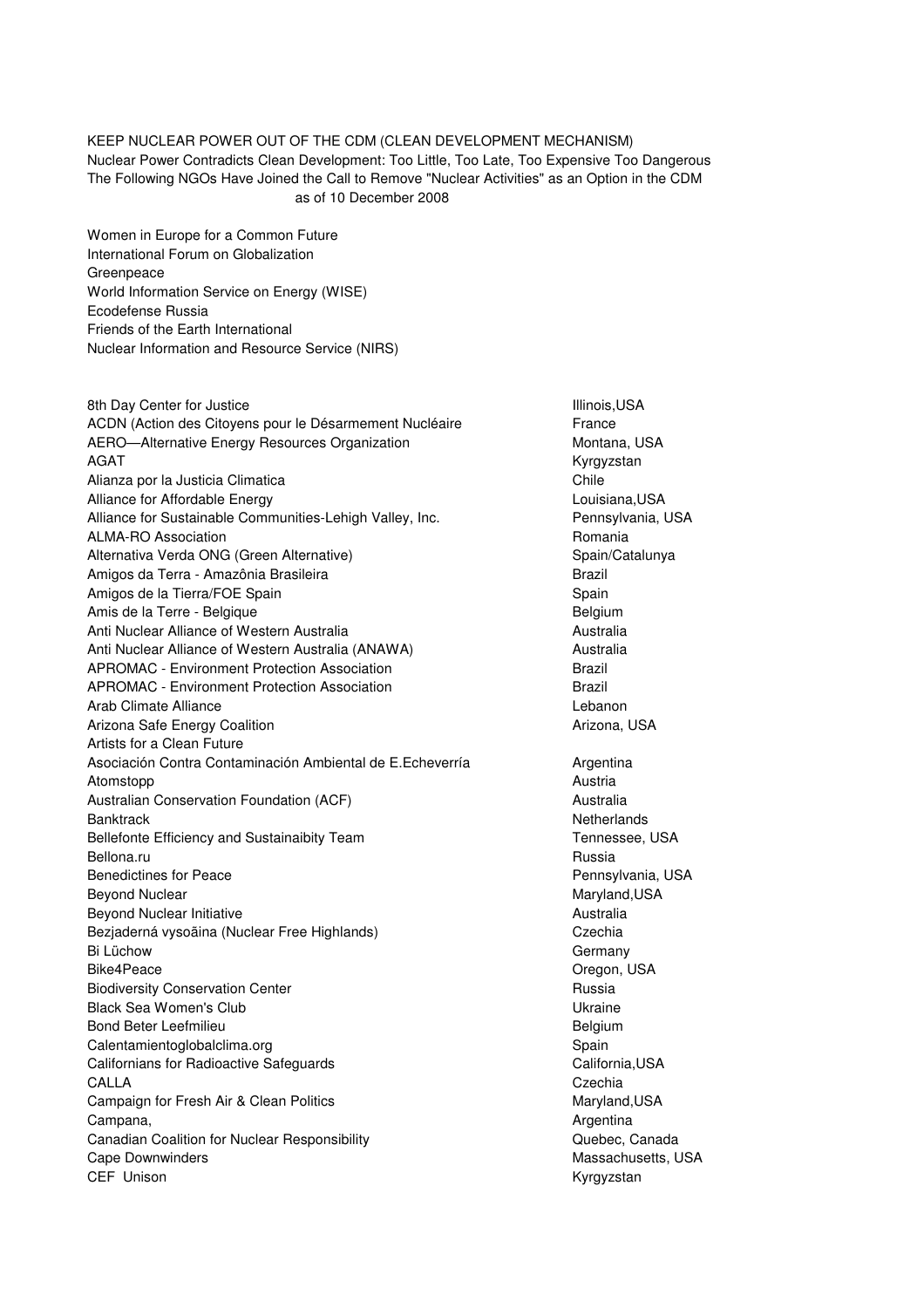Center for a Sustainable Coast Communication of the Control of Center for a Sustainable Coast Communication of Center Sustainable Coast Communication of Georgia ,USA Center for Safe Energy California,USA Central and Eastern European (CEE) Bankwatch Network Czechia Centro Uruguayo de Tecnologías Apropiadas **Internatival e a Contra Contra Cruguay** Centrum pro dopravu a energetiku Czechia Czechia Chesapeake Climate Action Network Maryland, USA Chester County Sierra Club **Pennsylvania, USA** Chile Sustentable Chile Christian Campaign for Nuclear Disarmament UK Citizens Advocating the Use of Sustainable Energy (CAUSE) Canada Citizens Against Ruining the Environment-C.A.R.E. **Illinois,USA** Citizens Awareness Network Massachusetts, USA Citizens for Alternatives to Chemical Contamination Michigan, USA Citizens for Alternatives to Radioactive Dumping New Mexico, USA Citizens For Renewable Energy (CFRE) Canada Citizens' Nuclear Information Center Japan Citizens' Resistance at Fermi Two **Michigan, USA** Michigan, USA City of South Perth **Australia Australia Australia** CLAES - Latin American Center Social Ecology, The CLAES - Latin American Center Social Ecology, Clean Coast Ukraine Clean Energy First **Virginia, USA** Clean Water Action **Washington, DC, USA** Clean Water for North Carolina North Carolina, USA Climate Action Network **Romania** Romania Climate Landcare Environment Action Network Inc. (CLEAN) Australia Coalition Against Nuclear Energy South Africa Coalition Against Nuclear Energy (CANE) Southafrica Coalition for a Nuclear Free Great Lakes Michigan, USA Coalition on West Valley Nuclear Wastes New York, USA CODEPINK: Women for Peace California,USA Communities Against Toxics United Kingdom Community Research and Development Centre (CREDC) Nigeria Concerned Citizens for Nuclear Safety New Mexico ,USA Concerned Citizens for Peace New York, USA Concerned Citizens of Lake Twp./ Uniontown IEL Superfund Site Ohio, USA CORE (Centre for Organisation Research and Education) Germany **CRBM** Italy in the contract of the contract of the contract of the contract of the contract of the contract of the contract of the contract of the contract of the contract of the contract of the contract of the contract o Defenders of the Black Hills South Dakota, USA Dia de la Terra Catalunya (Earth Day Catalonia) Spain/Catalunya Don't Waste Michigan Michigan Michigan, USA Droit au Soleil **France** Earthlife Africa eThekwini - South Africa South Africa South Africa EarthLife Johannesberg South Africa Earthlife Namibia **Namibia** Namibia Namibia na katalana amibia na katalana na katalana na katalana na katalana na katalana na katalana na katalana na katalana na katalana na katalana na katalana na katalana na katalana na Eco Waste Coalition Philippines Ecodefense-Ekaterinburg **Russia** Russia Ecodefense-Kaliningrad Russia Russia Eco-Justice Collaborative **Illinois**, USA Ecological and Tourism Club "Queen's Flower" examples and Tourism Club Avenue Romania EcoPerspectives, a project of Earth Island Institute Kentucky, USA Ecoserveis **Spain/Catalunya** Spain/Catalunya Ella Baker Center for Human Rights California, USA Els Verds - Alternativa Verda (The Greens - Green Alternativa) Spain/Catalunya Energetick˘ informaãní servis (WISE Czechia) Czechia Energy People Tennessee, USA Environment Centre of the Northern Territory **Australia** Australia Environmental Research Foundation New Jersey, USA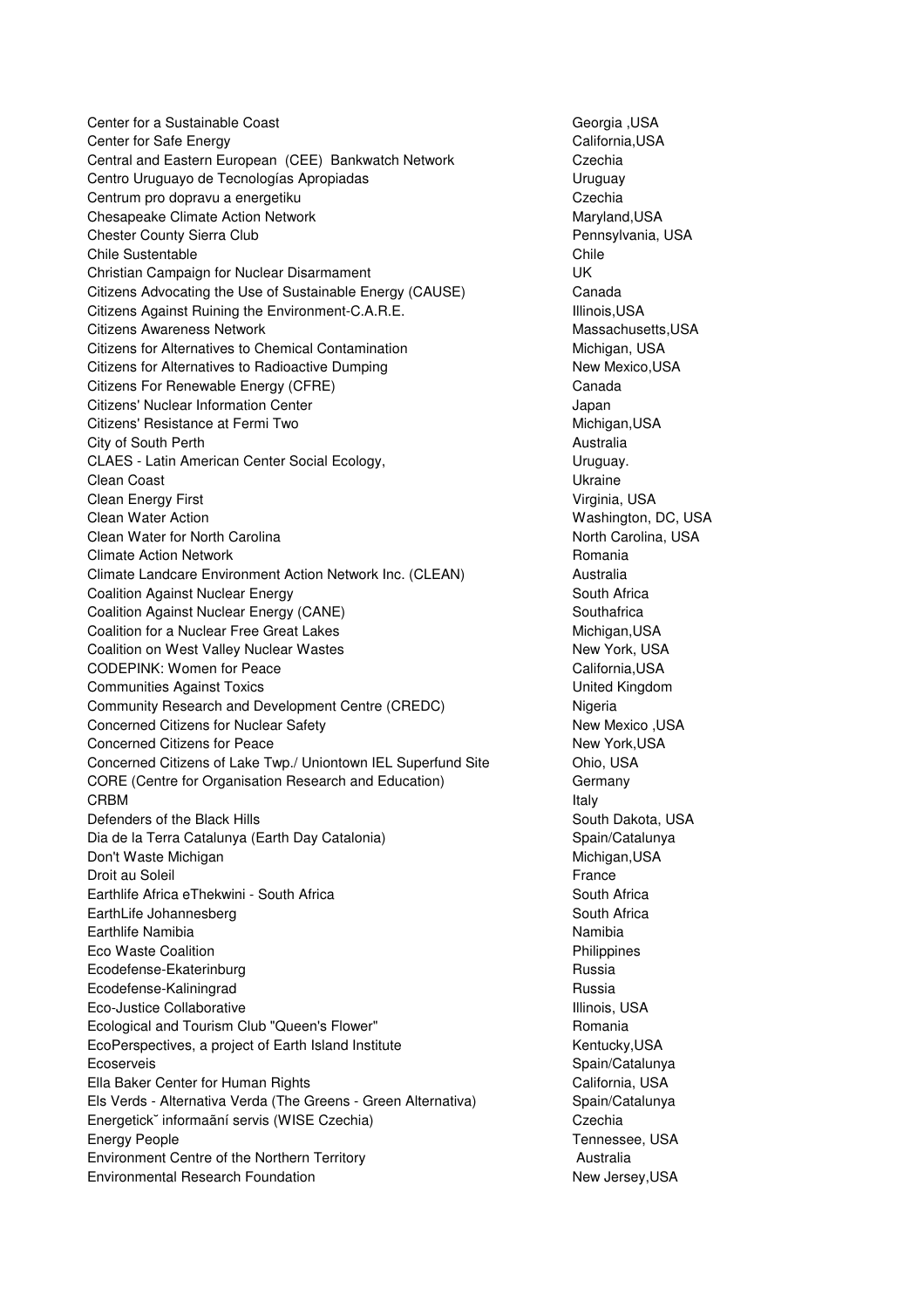Erwin Citizens Awareness Network Tennessee, USA Etas Russia Eurosolar CZ Czechia Eurosolar Spain Spain/Catalunya Evangelischer Entwicklungsdienst Germany Florida Voices for Animals Florida, USA Focus Association for Sustainable Development Contract Contract Slovenia Focus on the Global South FOE Australia **Australia Australia Australia FOE Brazil** Brazil Brazil Brazil Brazil Brazil Brazil Brazil Brazil Brazil Brazil Brazil Brazil Brazil Brazil Brazil Brazil Brazil Brazil Brazil Brazil Brazil Brazil Brazil Brazil Brazil Brazil Brazil Brazil Brazil Brazil **FOE Italy** Italy **Italy** Italy **Italy** Italy **Italy** Italy **Italy** Italy **Italy** Italy **Italy** Italy **Italy** Italy **Italy** Italy **Italy** Italy **Italy** Italy **Italy** Italy **Italy** Italy **Italy** Italy **Italy 1999** FOE South Africa (ground work) South Africa (ground work) FOE, Mozambique et al. 2012 and 2013 and 2013 and 2013 and 2013 and 2013 and 2013 and 2013 and 2013 and 2013 and 2013 and 2013 and 2013 and 2013 and 2013 and 2013 and 2013 and 2013 and 2013 and 2013 and 2013 and 2013 and 2 Folkkampanjen Sweden Sweden Sweden Sweden Sweden Sweden Sweden Sweden Sweden Sweden Sweden Sweden Sweden Sweden For the life Kostroma, Russia Forest campaign at the Socio-Ecological Union Int'l Forest campaign Russia **Friends of the Baltic** Russia **Russia** Russia Friends of the Earth (Flanders & Brussels) Belgium Friends of the Earth Hungary **Hungary Hungary Hungary** Friends of the Earth Scotland Scotland Scotland Scotland Scotland Scotland Scotland Scotland Scotland Scotland Friends of the Earth US **Washington, DC,USA** Fundacion para la Tierra > Chile Fundacion Sociedades Sustentables Chile Future in Our Hands, Norway Norway Norway Norway Norway Norway Norway Norway Norway GATE Green Club, **GATE Green Club, According to the Club** Control of the Club Control of the Club Control of the C Gaya Russia and Santa and Santa and Santa and Santa and Santa and Santa and Santa and Santa and Santa and Santa Gaya Russia and Santa and Santa and Santa and Santa and Santa and Santa and Santa and Santa and Santa and Santa GE Stockholders' Alliance for a Sustainable, Nuclear-Free Future **Arizona**, USA GenderCC - Women for Climate Justice Germany Communication of Germany Geres Cambodia Germanwatch Germany Communication of the Communication of the Communication of Germany Global 2000/Foe Austria **Austria Austria** Austria Austria Austria Austria Austria Austria Global Compliance Research Project **Canada** Canada Global Exchange California, USA Grandmothers for Peace/San Luis Obispo County Chapter The California, USA Grandmothers, Mothers and More for Energy Safety (GRAMMES) New Jersey , USA Granny Peace Brigade Philadelphia **Pennsylvania**, USA GRAPPE, Groupe de Réflexion et d'Action Pour une Politique Ecologique Belgium Grassroots Coalition for Environmental and Economic Justice Pennsylvania, USA Greater New Haven Peace Council Connecticut, USA Green Ark **Arkansas, USA** Arkansas, USA Green Brigade New York, USA Green Living & Energy Education (GLEE) Green Horida, USA Green Party **Mathematic Contract Contract Contract Contract Contract Contract Contract Contract Contract Contract Contract Contract Contract Contract Contract Contract Contract Contract Contract Contract Contract Contract** Green Party of Ontario **Canada** Canada Canada Green Party of Utah **Utah** Utah, USA Green Party of Virginia Virginia Virginia, USA Green Policy Institute **Bulgaria** Bulgaria Green World **Russia** Greenaction for Health and Environmental Justice California, USA Green-Business Advantage Advisors & Trainers California, California, USA Greenpeace Canada **Canada** Canada Canada Canada Canada Canada Canada Canada Canada Canada Canada Canada Canada Greenpeace Finland **Findand Finland** Greenpeace Netherlands Netherlands Netherlands Netherlands Netherlands Netherlands Netherlands Netherlands Netherlands Netherlands Netherlands Netherlands Netherlands Netherlands Netherlands Netherlands Netherlands Netherl Greens Movement of Georgia / FOE Georgia decrees and Georgia Georgia Groupe ORION France GROZA Russia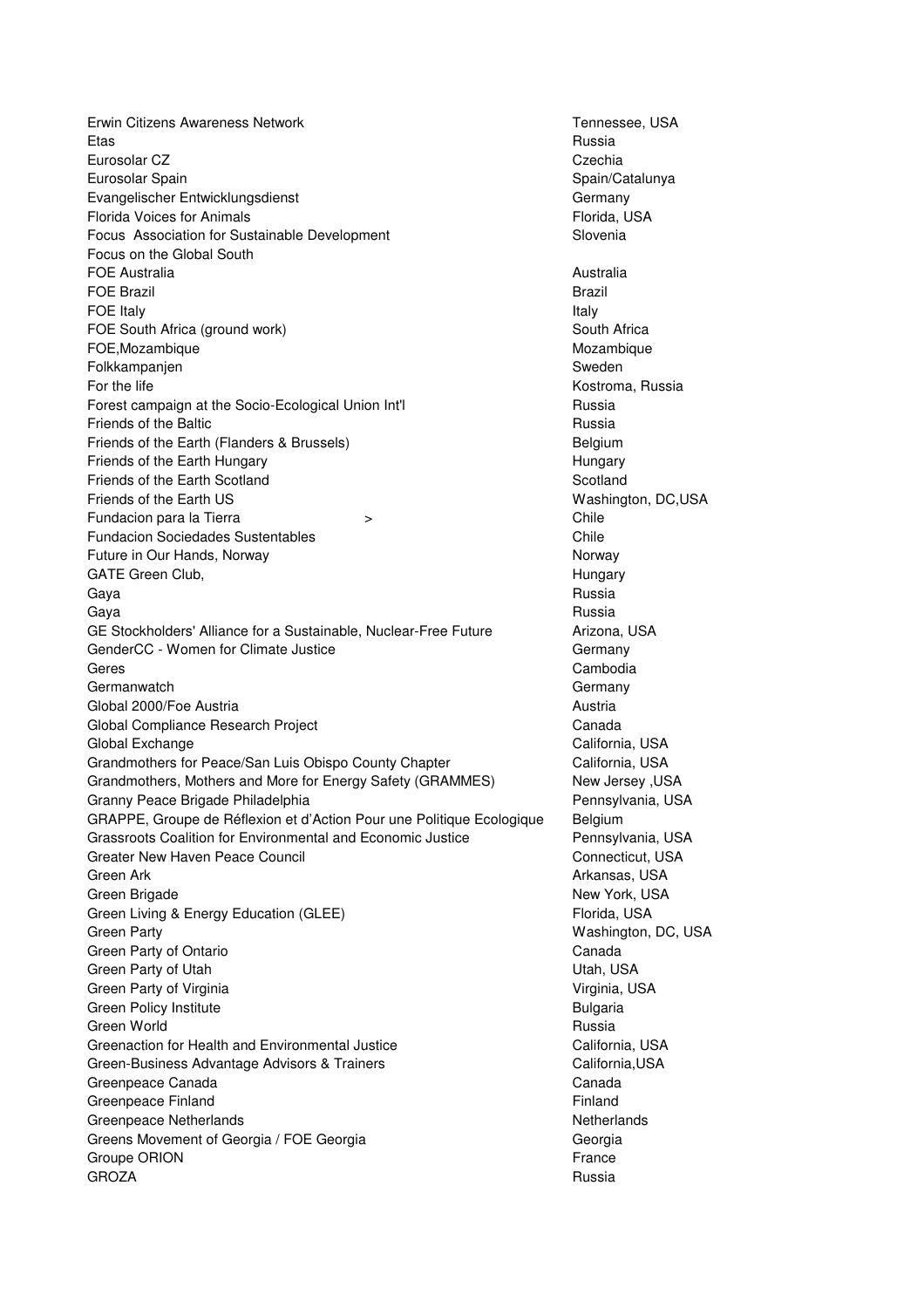GROZA-Rostov **Russia** Grup de Científics i Tècnics per un Futur No Nuclear - GCTPFNN Spain/Catalunya Hanford Watch Oregon, USA HEAL Utah Utah,USA Heart of America Northwest Washington, USA Helio International **France** Help save the Apalachicola River Florida, USA and The Florida, USA HMW International, Inc. Hnuti DUHA/FoE CZ Czechia Czechia Czechia Czechia Czechia Czechia Czechia Czechia Czechia Czechia Czechia Czechia Indigenous Environmental Network USA and Canada IndyACT - the League of Independent Activists Lebanon Iniciativa Radial **Argentina** Argentina **Argentina** INOCHI/Plutonium Free Future **International Contract Contract COS** USA and Japan Institute for Ecology and Action Anthropology (infoe) e.V. Germany **Institute for Essential Services Reform Indonesia Indonesia** Institute for Policy Studies **Washington, DC, USA** Institute for Social Ecology **Vermont, USA Institute of Adult Education** Ghana Instituto de Ecologia Politica **Chile e a chile e a chile chile chile** Chile Intenational Rivers California, USA INTERCHURCH URANIUM COMMITTEE EDUCATIONAL CO-OPERATIVE CANADA INTERCONNECT New York, USA International Institute of Concern for Public Health CANADA International Network for Sustainable Energy. The Contract of the Denmark International Society for Ecology and Culture Theorem Controller Controller United States Interregional Human Rights Protection Group **Russia** Russia **ISEC-France** France **France** France **France** France **France** France **France** Know Nuclear No. 2006 and the USA and the USA and the USA and the USA and Tennessee, USA Koeberg Alert Alliance **South Africa** South Africa Krusada sa Kalikasan (Crusade for the Environment) Philippines Latin American Circle for International Studies (LACIS) Mexico Latvian Green Movement **Latvia** Latvia Latvia Les Amis de la Terre (FOE France) et al. expression de la Terre et al. expression de la Terre et al. expression Les Amis de la Terre France (Friends of the Earth France) France Little Earth **Tajikistan** Livingry Foundation New Mexico, USA Lovearth.net **Florida, USA** Low Energy Design Ltd **CANADA** MANUSIA (Indonesian Antinuclear Society) Indonesia Media Island International Washington, USA Medical Association for Prevention of War Australia Miljöringen rf **Finland** Mother Earth Foundation **Philippines** Mother Earth Foundation **Philippines Philippines** Movement against uranium mining in North Karelia Finland Murmansk Priroda I Molodezh (Nature and Youth) Russia NABU - Nature and Biodiversity Conservation Union Germany Germany NABU (THE NATURE AND BIODIVERSITY CONSERVATION UNION) Germany Nadi Indonesia Namaqualand Actiongroup for Environmental Justice **Republic of South Africa** National Fisheries Solidarity Movement Sri Lanka Sri Lanka Natural Capitalism Colorado, USA NC Citizens Research Group North Carolina, USA NO MORE NUKES Vermont, USA No Nukes Pennsylvania **Pennsylvania** Pennsylvania, USA No Waste Alliance, and the Contract of the Contract of Australia and Australia North Country Coalition for Justice and Peace Vermont, USA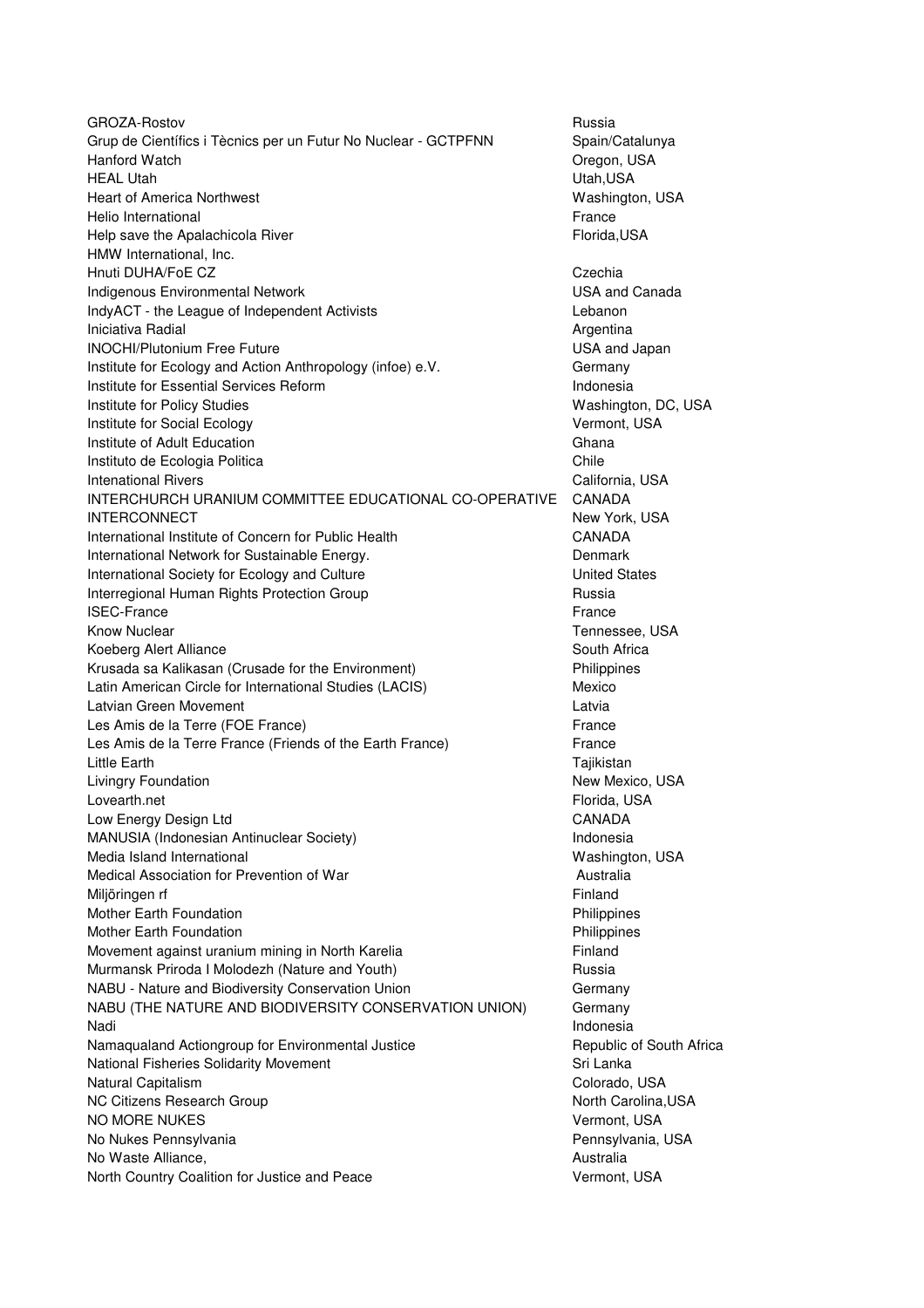North Karelia Left Alliance **Finand Finland** North Suburban Peace Initiative **Internal and Subset Control**llinois, USA Northeast Pennsylvania Audubon Society **WASH CONSTRANTS CONSTRANTS IN THE USA** Nuclear Age Peace Foundation California, USA Nuclear Consultation Group (NCG) United Kingdom Nuclear Disarmament Party **Australia** Australia Nuclear Energy Information Service (NEIS) Chicago, Illinois ,USA Nuclear Free Takoma Park Committee Maryland, Maryland, USA NW Eco-Building Guild (7 chapters in Wa., Or, and Idaho) USA Occidental Arts and Ecology Center California, California, USA Oil Change International Washington, DC,USA Oregon Physicians for Social Responsibility **Construction Construction Construction** Oregon, USA Österreichisch - Tschechiches Anti Atom Komitee Austria Oxford Citizens for Peace & Justice **Ohio, USA** PCAH (Parents Concerned About Hinkley) and the Control of Muslim United Kingdom Pelindaba Working Group South Africa People Alliance for Clean Energy Virginia, USA People for Nuclear Disarmament Australia People's Action for Safe Energy Arkansas Arkansas Philippine Rural Reconstruction Movement (PRRM) Philippines Physicians for Social Responsibility **National State of Lines** USA Physicians for Social Responsibility/Sacramento California, USA Pioneers (SDPL) of Eastern Finland Finland Finland Planete Odyssee France Planungsbüro Brabandt Germany Germany Germany Proposition One Committee Washington, DC, USA Protect All Children's Environment North Carolina, USA PRRM Public Citizen USA Quaker Earthcare Witness of the Americas Vermont, USA Quercus – Associação Nacional de Conservação da Natureza Portugal Radiation and Public Health Project **Pennsylvania, USA** Radiation and Public Health Project **Pennsylvania ,USA** Red Nacional de Accion Ecologica Chile Redwood Alliance **California,** USA Réseau "Sortir du nucléaire" / French Network for Nuclear Phaseout France Rutland Vermont Energy Committee Vermont, USA SAPE: Sociedade Angrense de Proteção Ecológica entra Brazil Save Pasig Movement (Save the Pasig River Movement) Philippines SC Chapter Sierra Club South Carolina, USA SHI (Sarekat Hijau Indonesia - Indonesian Green Union) Indonesia Sibuyan Island Sentinels League for Environment Inc. (Sibuyan ISLE) Philippines Sierra Club (National) Washington, DC, USA Sierra Club,Los Padres Chapter,Arguello Group California, California, USA Social Justice Alliance **Containers** Created a late of the Oregon, USA SOKOL Russia Solar Washington Association Washington, USA Soljuspax **Philippines** Philippines **Philippines** South Durban Community Environmental Alliance South Africa South West Anti Nuclear Group **Australia** Australia Southern Alliance for Clean Energy George, USA George, USA Southern Energy Network Tennessee, USA Southern Ohio Neighbors Group **Chinage Community** Chio, USA Southern Victoria Community Action Group Inc **Australia** Australia Southwest Research and Information Center New York New Mexico, USA Southwest Workers Union Texas, USA Spire: The Norwegian Development Funds Youth Norway